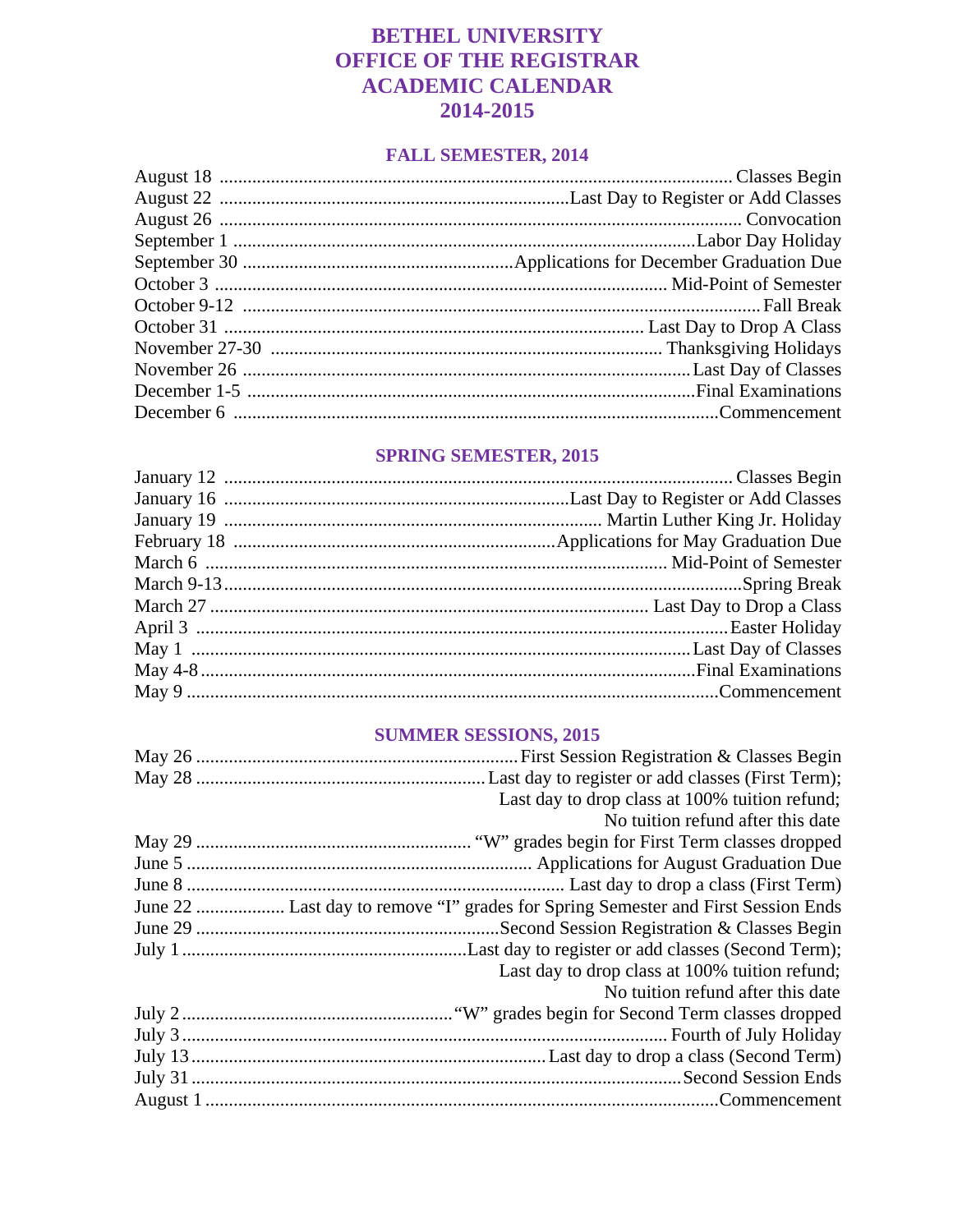# **SEMESTER CALENDAR FALL SEMESTER, 2014**

| 13 August                |                    | <b>Freshman Orientation Begins</b>                                                         |
|--------------------------|--------------------|--------------------------------------------------------------------------------------------|
| 18-22 August             |                    | Drop/Add Period & Late Registration                                                        |
| 18 August                | 8:00am             | <b>Classes Begin</b>                                                                       |
| 22 August                | 4:30 <sub>pm</sub> | Last day to add a course to class list<br>(Registrar's Office)                             |
| $25$ August – 31 October |                    | Courses dropped receive "W" grade<br>(Registrar's Office)                                  |
| 25 August                |                    | Office Schedules & Course Syllabi due<br>(Academic Dean's Office)                          |
| 26 August                | 11:00am            | Opening Convocation (172 <sup>nd</sup> Year)                                               |
| 29 August                |                    | Faculty Load Reports and Professional<br>Development Plans due<br>(Academic Dean's Office) |
| 1 September              |                    | Labor Day Holiday                                                                          |
| 5 September              |                    | 3-Week At-Risk Reports Due                                                                 |
| 9 September              |                    | Spring Semester Schedule<br>Recommendations Due (Registrar's Office)                       |
| 12 September             | 4:30 <sub>pm</sub> | Last day to remove "I" grades from Summer<br>Semester                                      |
| 26 September             |                    | 6-Week At-Risk Reports Due                                                                 |
| 30 September             |                    | Applications for December Graduation due<br>(Registrar's Office)                           |
| 30 September             |                    | Spring Schedule Finalized                                                                  |
| 3 October                |                    | Mid-Point of Semester                                                                      |
| 9-12 October             |                    | <b>Fall Break</b>                                                                          |
| 17 October               |                    | 9-Week At-Risk Reports Due                                                                 |
| 20 October - 31 October  |                    | <b>Spring Semester Early Registration</b>                                                  |
| 31 October               | 4:30 <sub>pm</sub> | Last day to drop a course (Registrar's Office)                                             |
| 3-7 November             |                    | <b>Student Evaluation of Instruction</b>                                                   |
| 27-30 November           |                    | Thanksgiving Holidays                                                                      |
| 26 November              |                    | Last Day of Classes                                                                        |
| 1-5 December             |                    | <b>Final Examinations</b>                                                                  |
| 5 December               |                    | Fall Semester 2014 ends                                                                    |
| 6 December               |                    | Commencement                                                                               |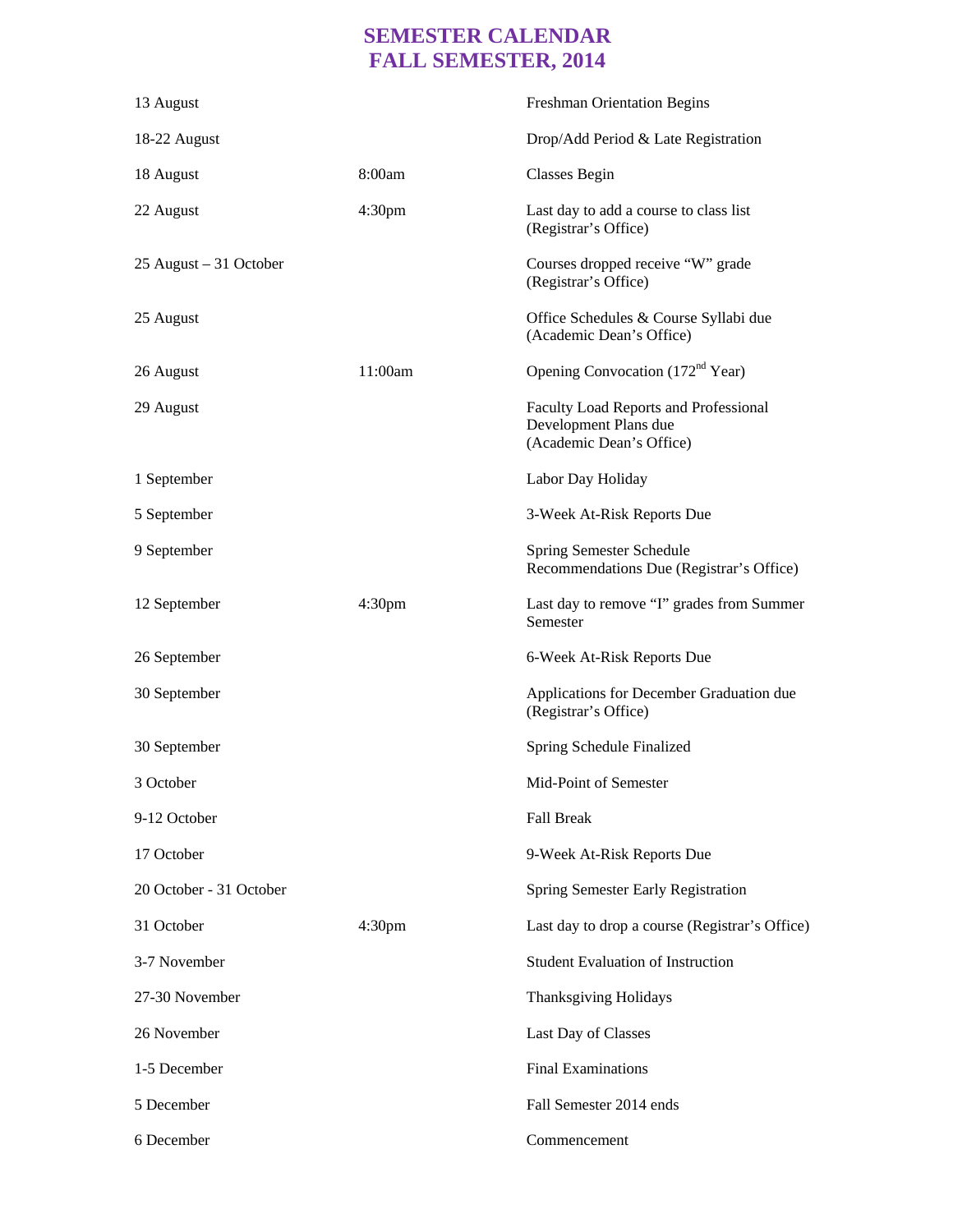## **EXAMINATION SCHEDULE FALL SEMESTER, 2014**

| <b>CLASS TIME</b>                        | <b>DAY</b> | <b>DATE</b> | TIMB                               |
|------------------------------------------|------------|-------------|------------------------------------|
| MWF/MW/W/F 12:00, 12:30                  | Monday     | 12/01       | $9:00am - 11:00am$                 |
| M/MWF/MW/W/WF/F 9:00                     | Monday     | 12/01       | $12:30 \text{pm} - 2:30 \text{pm}$ |
| T/TTH/TH 9:15, 9:30                      | Monday     | 12/01       | $3:30$ pm $-5:30$ pm               |
|                                          |            |             |                                    |
| <b>MWF/MW/WF/M 11:00</b>                 | Tuesday    | 12/02       | $9:00am - 11:00am$                 |
| T/TTH/TH 2:15, 2:30, 3:00                | Tuesday    | 12/02       | $12:30$ pm $- 2:30$ pm             |
| T/TTH/TH 1:00, 1:30                      | Tuesday    | 12/02       | $3:30 \text{pm} - 5:30 \text{pm}$  |
|                                          |            |             |                                    |
| MWF/M-F/M/MW/WF/W/F 8:00                 | Wednesday  | 12/03       | $9:00am - 11:00am$                 |
| M-F/M/MWF/W/WF/MW 10:00                  | Wednesday  | 12/03       | $12:30 \text{pm} - 2:30 \text{pm}$ |
| M/T/WTHF/MW/W 4:00, 4:15, 5:00, 5:30 Wed |            | 12/03       | $3:30 \text{pm} - 5:30 \text{pm}$  |
|                                          |            |             |                                    |
| M/W/MW/MWF/WF/F 1:00                     | Thursday   | 12/04       | $9:00am - 11:00am$                 |
| TTH/TH/T 8:00                            | Thursday   | 12/04       | $12:30$ pm $- 2:30$ pm             |
| M/MW/W/MWF/F 2:00, 2:30, 3:00            | Thursday   | 12/04       | $3:30 \text{pm} - 5:30 \text{pm}$  |
|                                          |            |             |                                    |
| T/TTH/TH 12:00, 12:30                    | Friday     | 12/05       | $9:00am - 11:00am$                 |

**Note:** Final examinations for all evening classes not listed above will be held on the day and time for each class during the week of December 1 - 5.

While an individual student may reschedule a specific exam time with his/her professor, no faculty member may reschedule an ENTIRE class exam time without PRIOR clearance from the Academic Dean.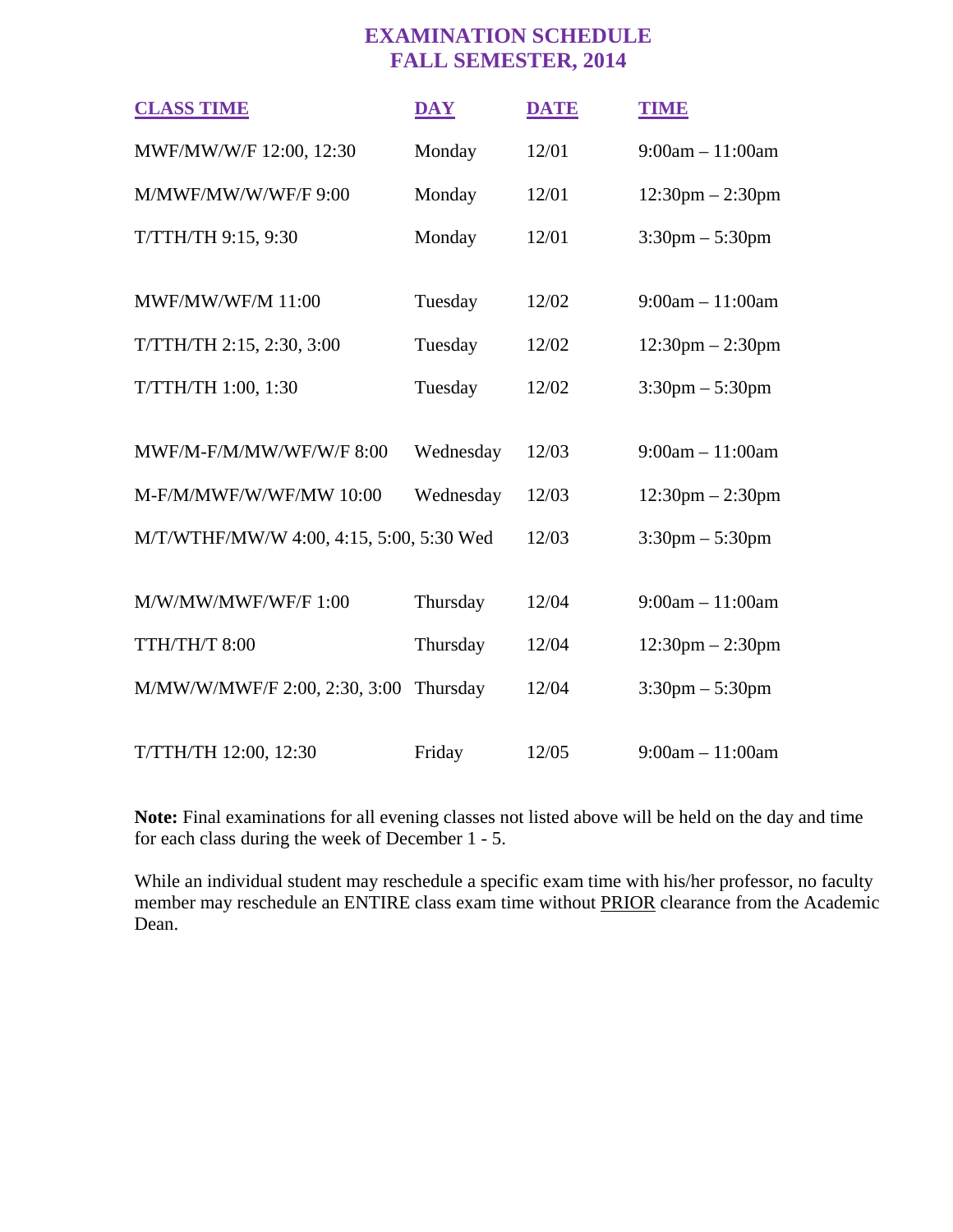## **SEMESTER CALENDAR SPRING SEMESTER, 2015**

| 12-16 January         |                    | Drop/Add Period & Late Registration                                                                     |
|-----------------------|--------------------|---------------------------------------------------------------------------------------------------------|
| 12 January            | 8:00am             | <b>Classes Begin</b>                                                                                    |
| 16 January            | 4:30 <sub>pm</sub> | Last day to add a course to class list<br>(Registrar's Office) & Spring Semester<br>registration closes |
| 19 January            |                    | Martin Luther King, Jr. Holiday                                                                         |
| 19 January - 27 March |                    | Courses dropped receive "W" grade<br>(Registrar's Office)                                               |
| 20 January            |                    | Office Schedules & Course Syllabi due<br>(Academic Dean's Office)                                       |
| 23 January            |                    | <b>Faculty Load Reports due</b><br>(Academic Dean's Office)                                             |
| 30 January            |                    | 3-Week At-Risk Reports Due                                                                              |
| 3 February            |                    | Summer & Fall Semester Schedule<br>Recommendations Due (Registrar's Office)                             |
| 6 February            | 4:30 <sub>pm</sub> | Last day to remove "I" grades from Fall Semester<br>(Registrar's Office)                                |
| 20 February           |                    | 6-Week At-Risk Reports Due                                                                              |
| 18 February           |                    | Applications for May Graduation Due<br>(Registrar's Office)                                             |
| 24 February           |                    | Summer/Fall Semester Schedules Finalized                                                                |
| 6 March               |                    | Mid-Point of Semester                                                                                   |
| 9-13 March            |                    | <b>Spring Break</b>                                                                                     |
| 13 March              |                    | 9-Week At-Risk Reports Due                                                                              |
| 27 March              | 4:30 <sub>pm</sub> | Last day to drop a course (Registrar's Office)                                                          |
| 30 March - 10 April   |                    | Summer & Fall Semesters Early Registration                                                              |
| 3 April               |                    | Easter Holiday - Good Friday                                                                            |
| 6-10 April            |                    | <b>Student Evaluation of Instruction</b>                                                                |
| 1 May                 |                    | Last Day of Classes                                                                                     |
| 4-8 May               |                    | <b>Final Examinations</b>                                                                               |
| 8 May                 |                    | Spring Semester 2015 ends                                                                               |
| 9 May                 |                    | Commencement                                                                                            |